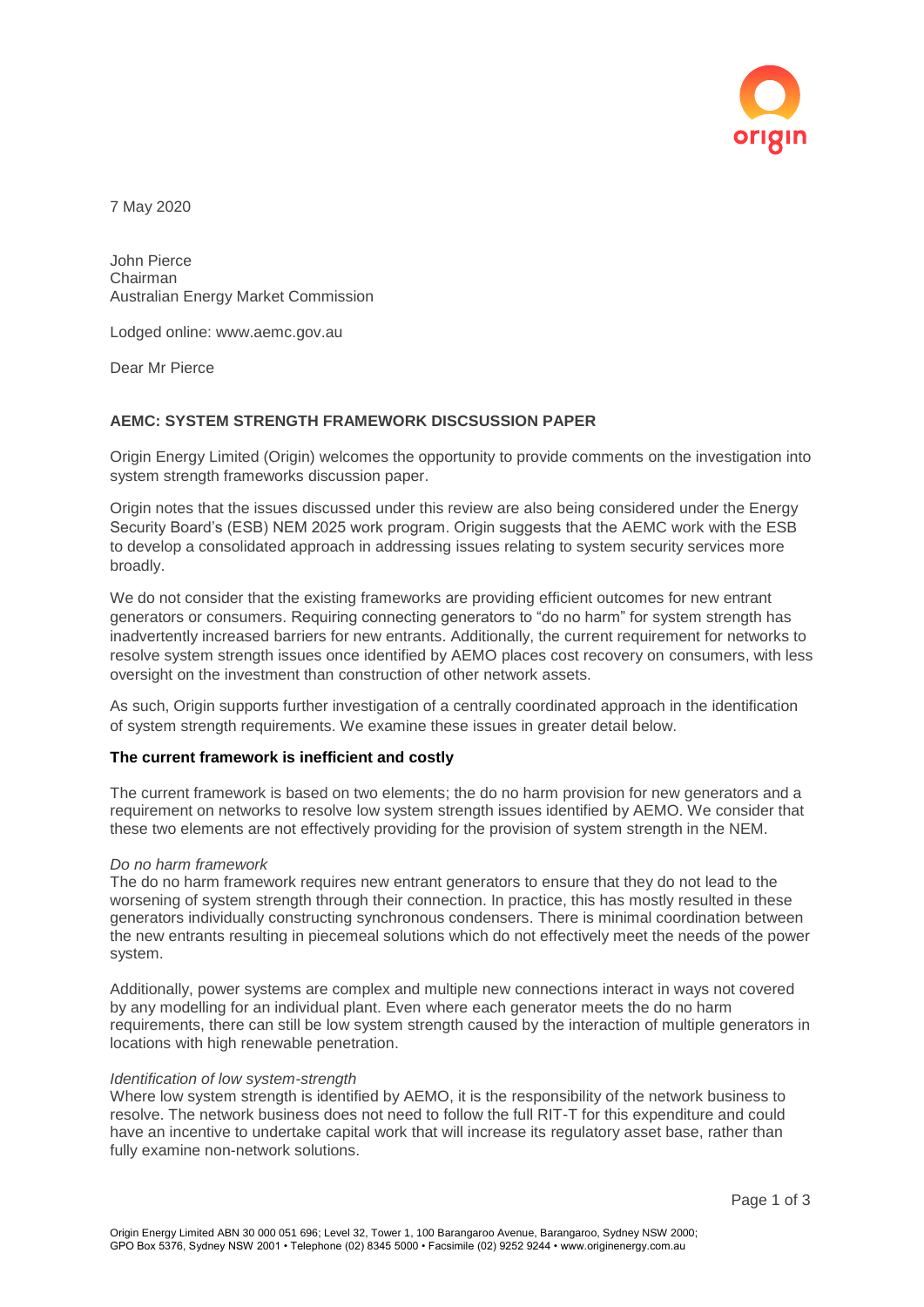# **Consideration of options presented in the Discussion Paper**

In examining various options for procurement, the AEMC should remain mindful of some of the key characteristics of system strength:

- Provision of system strength is through lumpy investments. This involves the investment in large pieces of new infrastructure, like a synchronous condenser, or the maintenance of an existing asset like a synchronous generator.
- System strength is location specific
- Many of the technologies that supply local system strength, also supply inertia that can be of use globally. The requirements for system strength and inertia should be considered together.

With the above in mind, we discuss the various options below.

## *Centrally coordinated approach should be further considered*

Origin welcomes further consideration of a centrally coordinated approach (such as model 1 outlined by the AEMC) for the provision of system strength. Under this approach a central body such as AEMO could be responsible for identifying areas with potential low system strength which aligns with AEMO's responsibilities under the ISP. AEMO could use the ISP to identify areas where system strength issues are likely to arise given changes in network topography, or the construction of REZs.

A key issue with the existing framework is the lack of visibility that investors have of system strength issues. Without complex modelling, it is difficult for participants to see where system strength issues are likely to arise. Information on the need for system strength across the NEM would influence decisions such as the location of new asynchronous generators.

While the identification of system strength needs could be centralised, clear checks and balances should be in place to ensure the most efficient investment decision is made to resolve any identified system strength requirements.

The provision of system strength to make up a potential shortfall should be open to any participant. There should also be independent verification that the most efficient choice to resolve an identified lack of system strength is being made. We note that in some circumstances the use of existing synchronous generators may be the most efficient way of providing system strength at a location, compared to the construction of new assets such as synchronous condensers.

#### *Providing price signals through dispatch would be difficult*

Origin considers that it will be difficult to price system strength into the dispatch system (as described in model 2) in a way that provides for a clear investment signal. One issue with implementing dispatch of system strength is that NEMDE price signals are region dependant (such as an energy price) or NEM wide (such as FCAS). With system strength being locational specific care will need to be taken to ensure that any dispatch price signal matches the need of the system.

*Generators should not have additional system strength requirements in their performance standards* Origin does not support the introduction of an active system strength requirement on generators (model 3). We consider that that many of the issues that have occurred under the do no harm framework would eventuate under this approach.